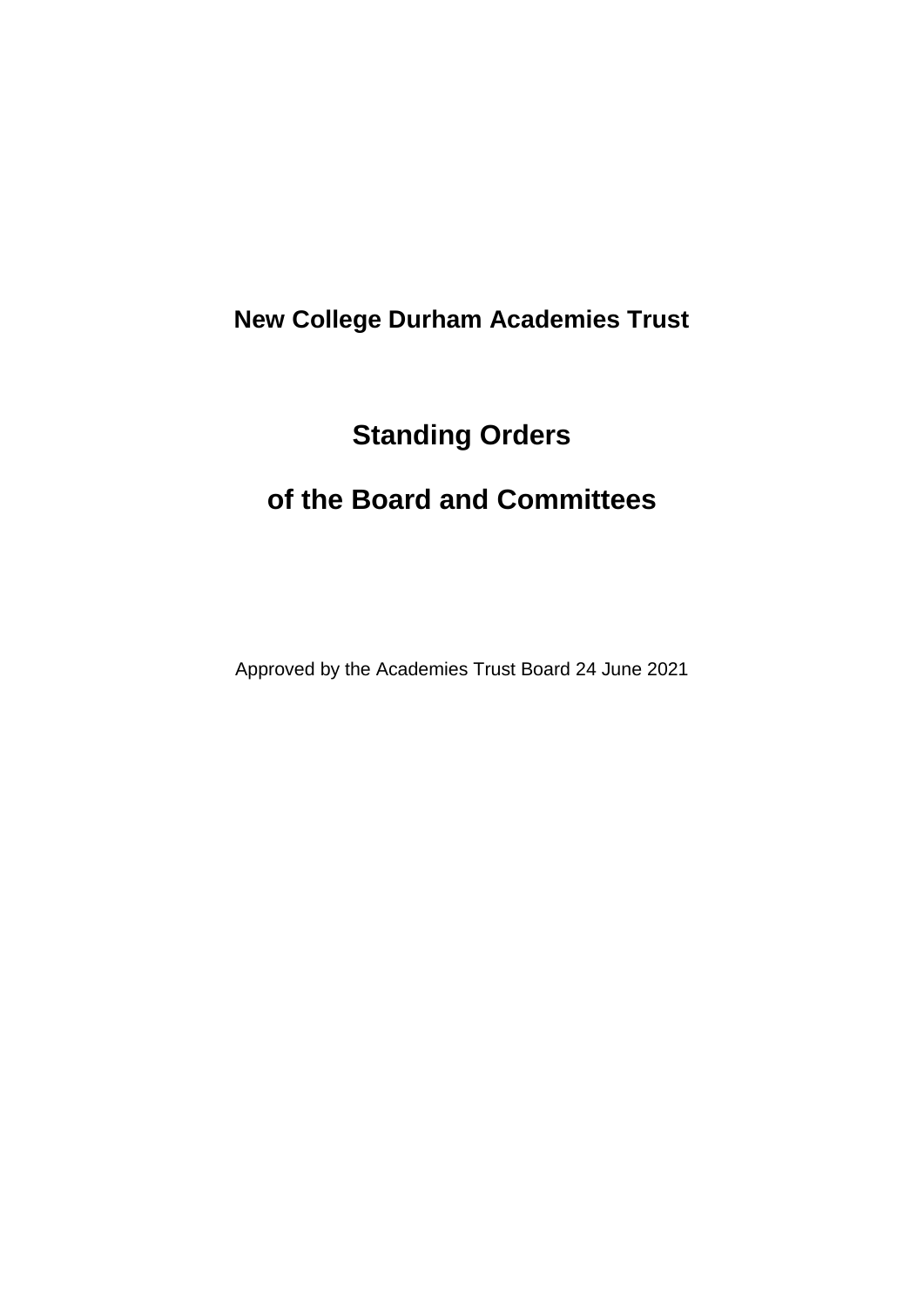## **New College Durham Academies Trust**

## **Standing Orders of the Board and Committees**

#### **Introduction**

- 1. These Standing Orders apply to and refer to New College Durham Academies Trust, its Directors and every committee or working party of the Academies Trust Board, including the Local Governing Bodies and Members of the Local Governing Bodies.
- 2. Nothing in this document is meant to override the provisions of the Articles of Association of New College Durham Academies Trust which at all times are to be regarded as primary sources of guidance.
- 3. It is the responsibility of the Company Secretary to interpret the following documents and to advise the Board/Chair of the Academies Trust any time it appears that the Board or an individual Director or Local Governing Body Member is in breach of, or in danger of becoming in breach of, the regulations contained within:
	- Articles of Association
	- Standing Orders for the conduct of meetings and related issues
	- Code of Conduct for Directors and Local Governing Body Members
	- Terms of Reference for the Committees of the Academies Trust Board

#### **Interpretation**

4. 'Academy' means any school which is established and maintained by New College Durham Academies Trust;

'Academies Trust Board' or 'Board' or 'ATB' means the Board of Directors of New College Durham Academies Trust;

'Academies Trust' means New College Durham Academies Trust;

'Articles' means Articles of Association adopted on 14 July 2011;

'Sponsor' means New College Durham;

'Co-Sponsor' means Durham County Council;

'Director' means a Director of New College Durham Academies Trust;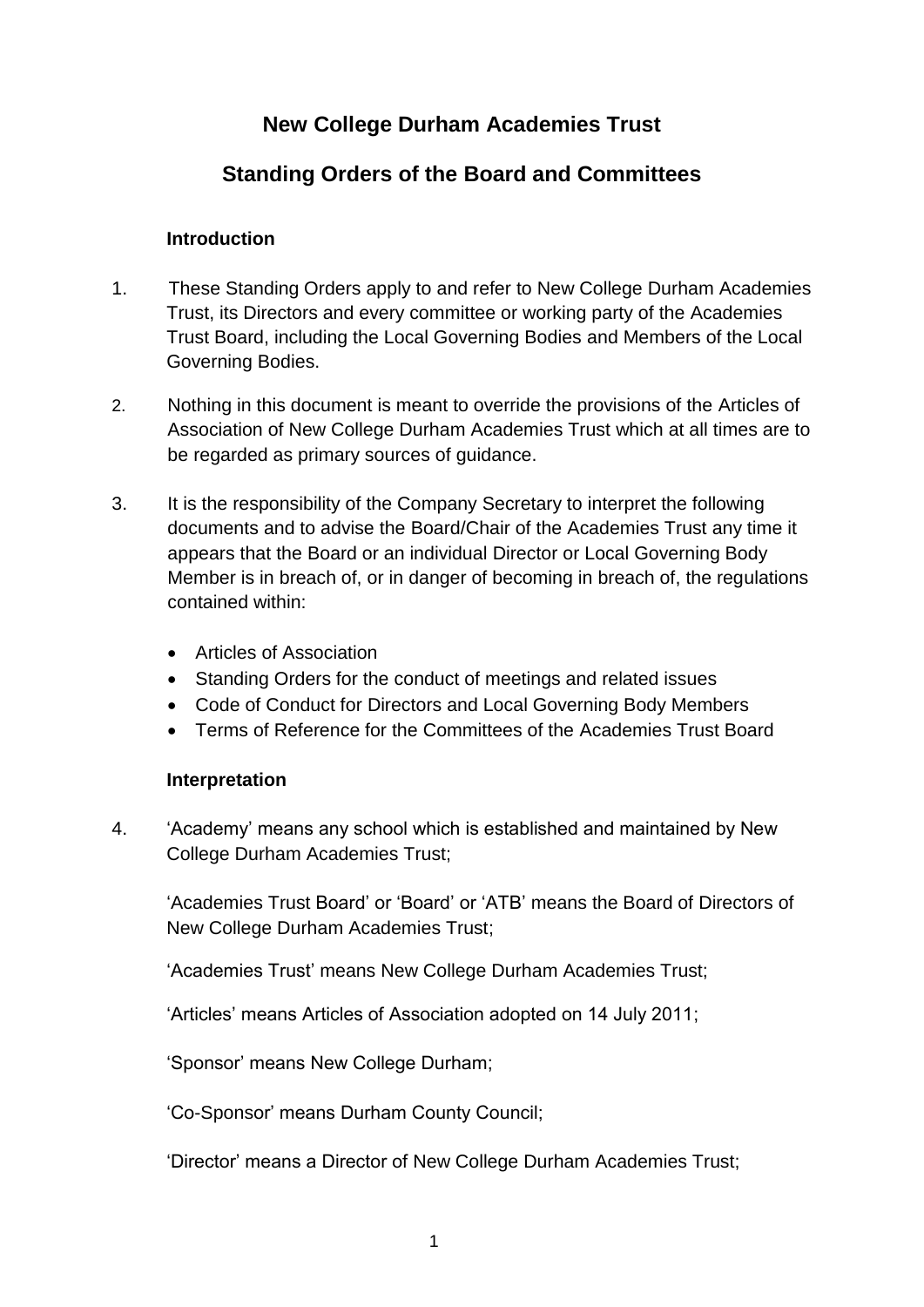'LGB' means the Local Governing Body, a committee of the Academies Trust Board established for the purposes of overseeing the operation of an Academy;

'LGB Member' means a Member of the Local Governing Body;

#### **Composition of the Academies Trust Board**

5.The composition of the Academies Trust Board is set out in the Articles of Association. For current composition see Appendix 1.

The Board currently comprises Sponsor Directors, Co-Sponsor Directors and Parent Directors. The quorum is any 3 Directors or 1/3 board if greater.

The Academies Trust Board will work closely with the Sponsor and Co-Sponsor to seek Directors with a wide range of relevant skills and expertise that will aim to reflect the diversity of the community it serves.

#### **Appointment of Directors**

- 6. A Sponsor Director shall be appointed by the Academies Trust Board following nomination by the Sponsor for a fixed term of office not exceeding 4 years. A Co-Sponsor Director shall be appointed by the Academies Trust Board following nomination by the Co-Sponsor for a fixed term of office not exceeding 4 years.
- 7. The Company Secretary will notify the Sponsor and Co-Sponsor of any vacancies or impending vacancies. A Director shall be re-appointed for a further term of office if re-nominated by the Sponsor or Co-Sponsor.
- 8. Parent Directors shall be appointed for a fixed term of 4 years following election by the Parent Members of the Local Governing Bodies. The elected Parent Director must be a parent of a registered pupil at the Academy at the time when he/she is elected and the term of office will be subject to continuing to be a parent of a registered pupil at the Academy.
- 9. The usual term of service for a Director will not exceed 8 years. However, where continuous service beyond this period is of particular value to the Academies Trust Board (eg. to ensure continuity, to ensure the Board has members with necessary skills) then such re-appointment may be made.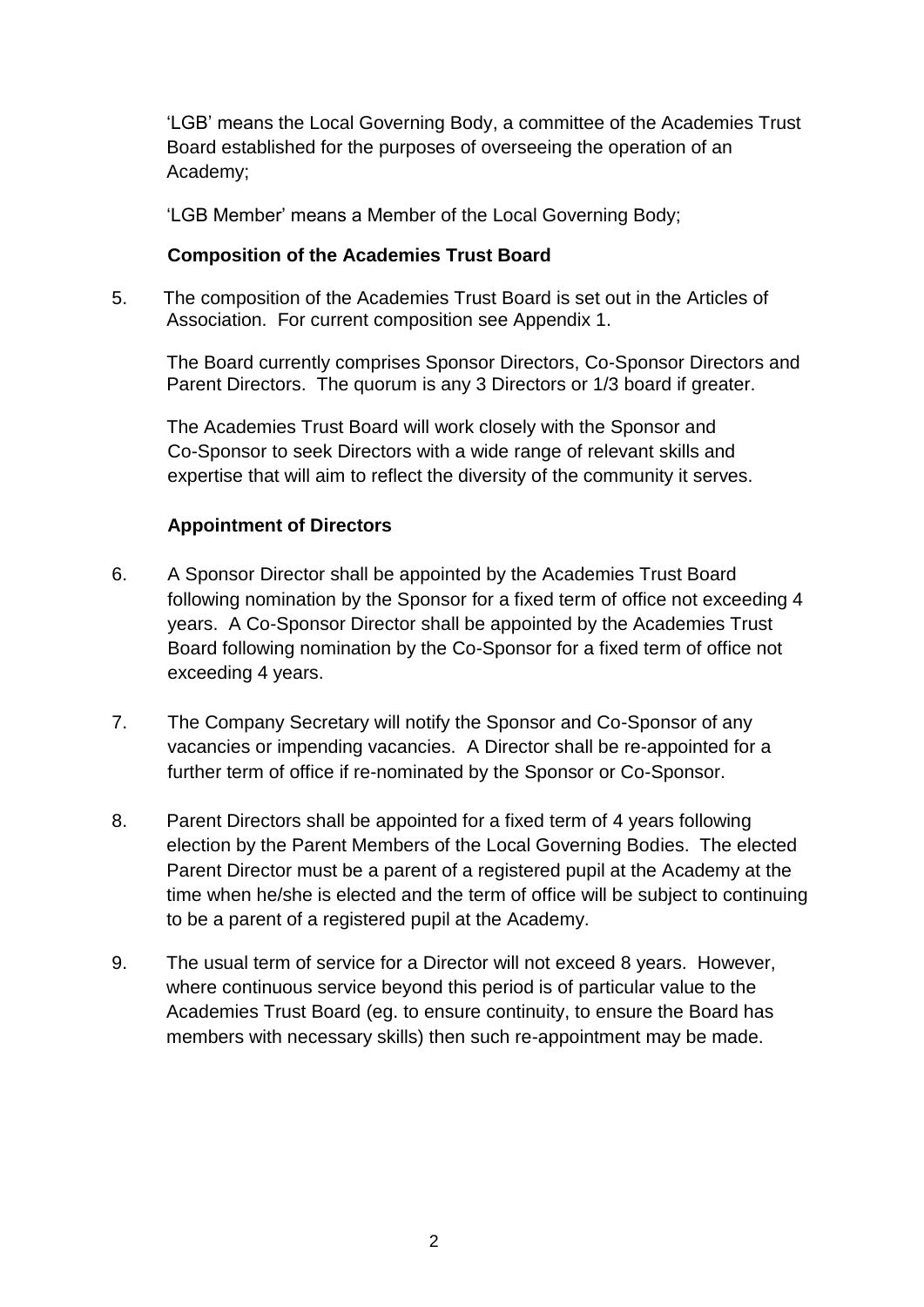#### **Composition of Local Governing Bodies and appointment of LGB Members**

- 10. The composition and quorum of the Local Governing Bodies is determined by the Academies Trust Board. There is one Local Governing Body for each Academy. For current composition see Appendix 1.
- 11. The Local Governing Bodies comprise Sponsor Members, Co-Sponsor Members, Parent and Staff Members.
- 12. Sponsor LGB Members shall be appointed by the Academies Trust Board following nomination by the Sponsor for a fixed term of 2 years. Co-Sponsor LGB Members shall be appointed by the Academies Trust Board following nomination by the Co-Sponsor for a fixed term of 2 years. The LGB Members are able to co-opt the Chair of the Parent Forum onto the committee but such co-option will need to be reviewed annually.
- 13. The Company Secretary will notify the Sponsor and Co-Sponsor of any vacancies or impending vacancies. An LGB Member shall be re-appointed for a further term of office if re-nominated by the Sponsor or Co-Sponsor.

#### **Appointment of Parent LGB Members**

14. There will be two Parent LGB Members on each Local Governing Body. Nominations will be sought from parents of students enrolled at the Academy for those willing to serve as Parent Members of the Local Governing Body. The term of office will be two years subject to the students continuing enrolment at the Academy. An election will be held if more nominations are received than the number of vacancies.

#### **Appointment of Staff LGB Members**

15. There will be one Teaching Staff Member and one Support Staff Member on each Local Governing Body. Nominations will be sought from teaching staff and support staff for those willing to serve as Staff Members of the Local Governing Body. The term of office will be two years subject to continuing employment with the Academy. An election will be held if more nominations are received than the number of vacancies.

### **Eligibility**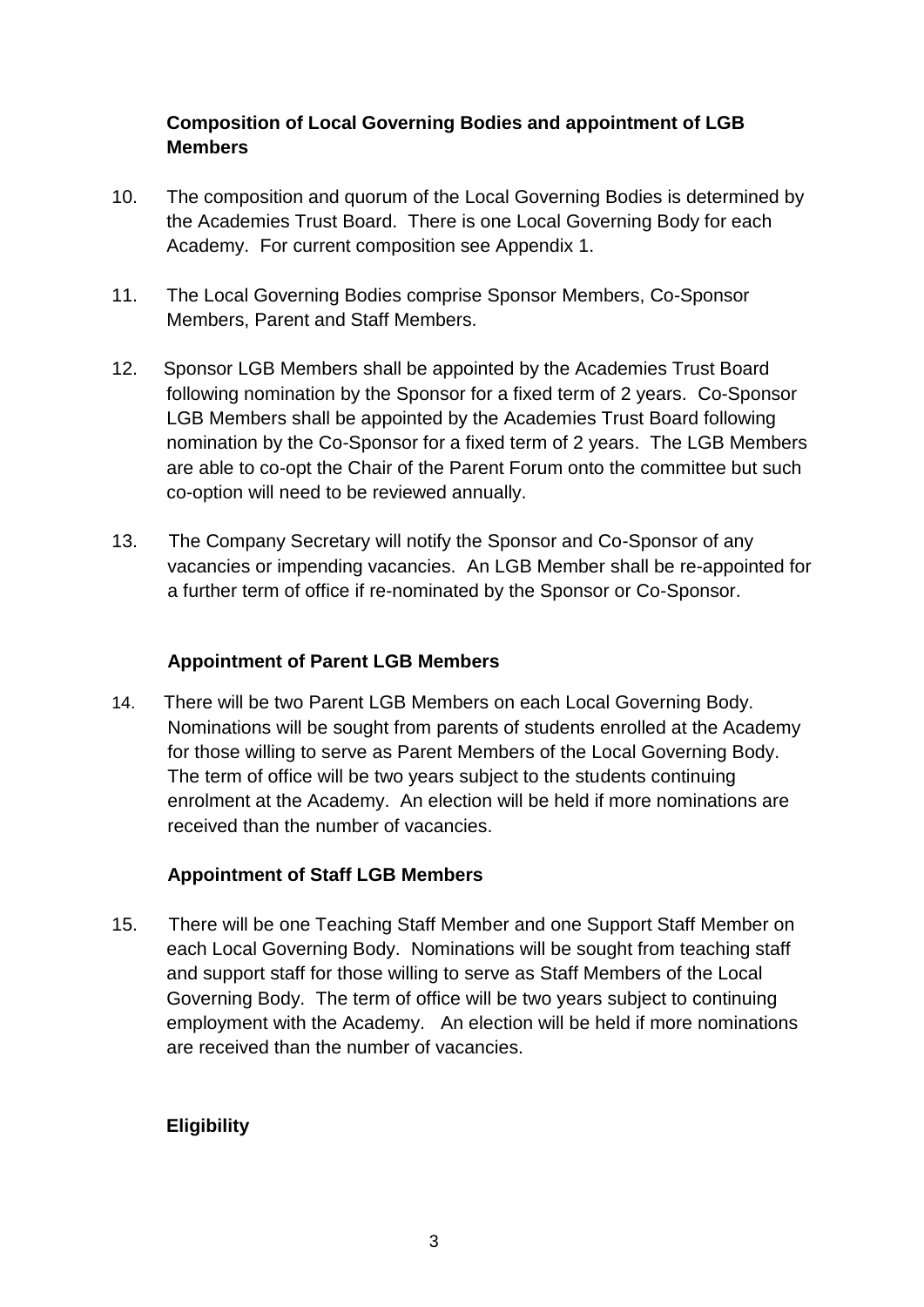16. The eligibility of a Director and Local Governing Body Member shall be subject to the restrictions imposed by the Articles 68 to 79 of the Articles of Association, including criteria for automatic disqualification of charity trustees. See Appendices 4 and 5. This includes the requirement for Directors and Local Governing Body Members to obtain satisfactory clearance under the Disclosure and Barring Scheme. Directors and Local Governing Body Members will be required to confirm their eligibility to serve on appointment and annually throughout their term of office.

#### **Attendance at meetings**

- 17. Directors and LGB Members have been appointed in the expectation that they will participate fully in the work of the Academies Trust and in the life of the academies. A high level of attendance and adequate preparation for meetings is therefore expected. It is appreciated that members have other demands on their time and thus there may be occasions when it is not possible to attend a meeting. The Company Secretary or LGB Clerk will maintain a register of attendance by individual Directors and LGB Members and this will be kept under review by the Board and reported in the annual accounts.
- 18. The Articles of Association provide in Article 70 for the Directors to consider removal from office of a Director/LGB Member if he/she has been absent from meetings for a period longer than 6 months without the permission of the Board. It is important, therefore, that apologies for absence are submitted so that, in the event of an absence of 6 months, the Board can determine whether removal from office is justified.
- 19. Directors or LGB Members who anticipate difficulty in attending meetings over a period of time are requested to discuss their position with the Company Secretary as soon as possible.

#### **Expenses**

20. The scheme for the payment of expenses to Directors and Local Governing Body Members is detailed in Appendix 2.

#### **Committees**

21. The main responsibilities of the Directors under the Articles are set out at Appendix 4 of the Code of Conduct. The Board may establish any committee, including Local Governing Bodies for each Academy. Such terms of reference will be reviewed annually by the Board.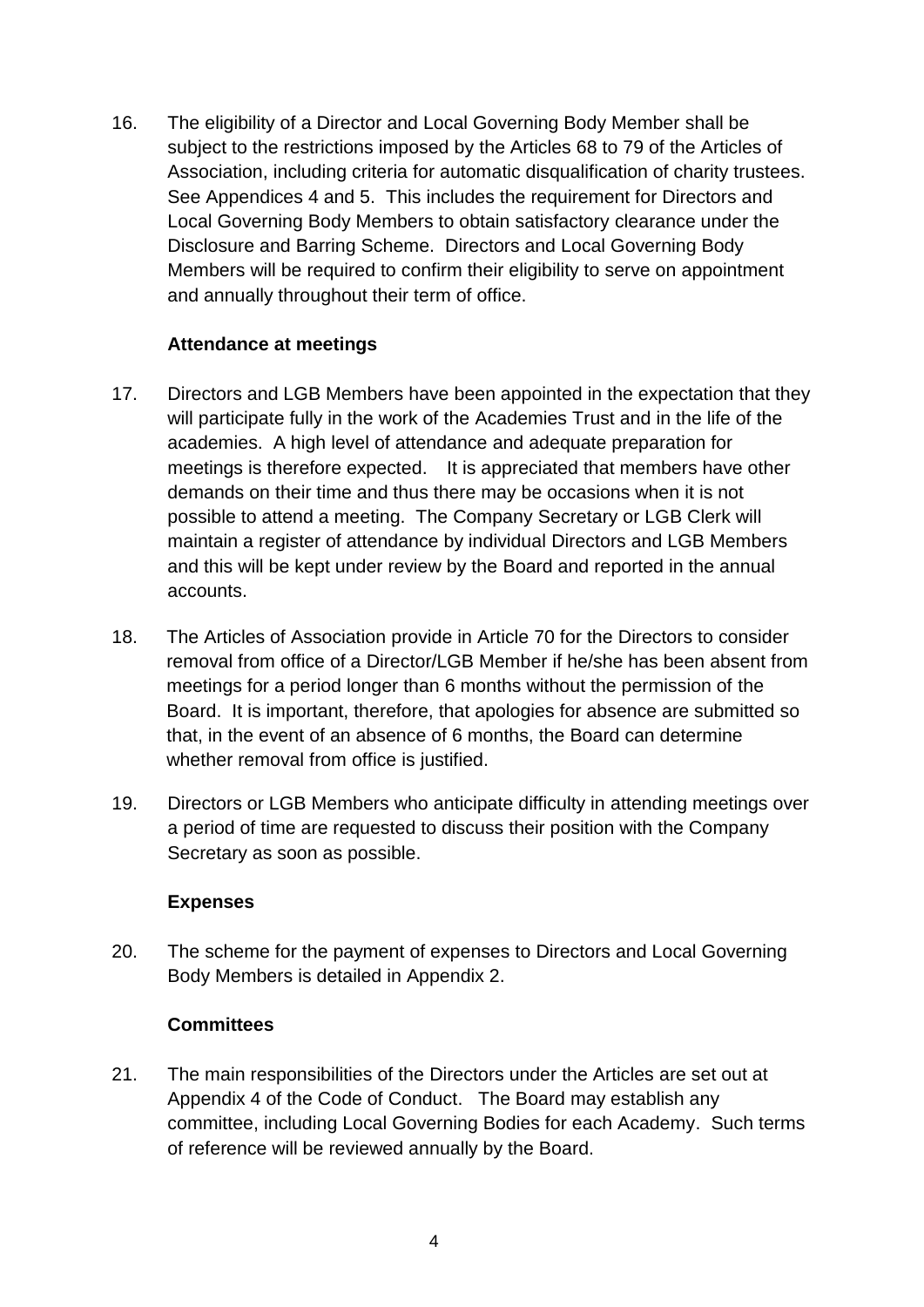- 22. Directors may delegate to any Director, committee (including Local Governing Body), Principal and any other executive officer, such of their powers or functions as they consider desirable. Delegation may be subject to conditions and may be revoked or altered. Exercise of that power shall be reported at the next Board meeting.
- 23. Generally committees shall meet at least once each term. The Remuneration Committee shall meet as appropriate.
- 24. The chair of each committee shall be a Director as agreed by the Academies Trust Board. The committee chair shall act as the key link between the committee and the Board, making a report (verbally or in writing) to each Board meeting and being available to respond, on behalf of the committee, to questions concerning the work of that committee.
- 25. Committee chairs may invite members of Academy staff and other persons with relevant expertise or interest to attend committee meetings as observers, and to contribute to the meeting as appropriate.

#### **Meetings**

#### **Quorum**

- 26. Quorum for Academies Trust Board meetings is 3 or 1/3 of membership, whichever is the greater.
- 27. Quorum for committees shall be established by the Academies Trust Board and detailed in each committee's terms of reference.
- 28. Where a meeting is, or becomes, inquorate, no decisions can be taken. An inquorate meeting can be advisory only.
- 29. To avoid the difficulties arising from inquorate meetings, wherever possible, members should notify the Company Secretary or LGB Clerk welI in advance of any scheduled meeting if they are unable to be present.

#### **Phone or video conferencing**

30. Any Director shall be able to participate in meetings of the Directors by telephone or video conference provided that they have given 48 hours' notice of their intention to do so and the Directors have access to the appropriate equipment. If after all reasonable efforts it does not prove possible for the person to participate by telephone or video conference the meeting may still proceed with its business provided it is otherwise quorate (Article 126).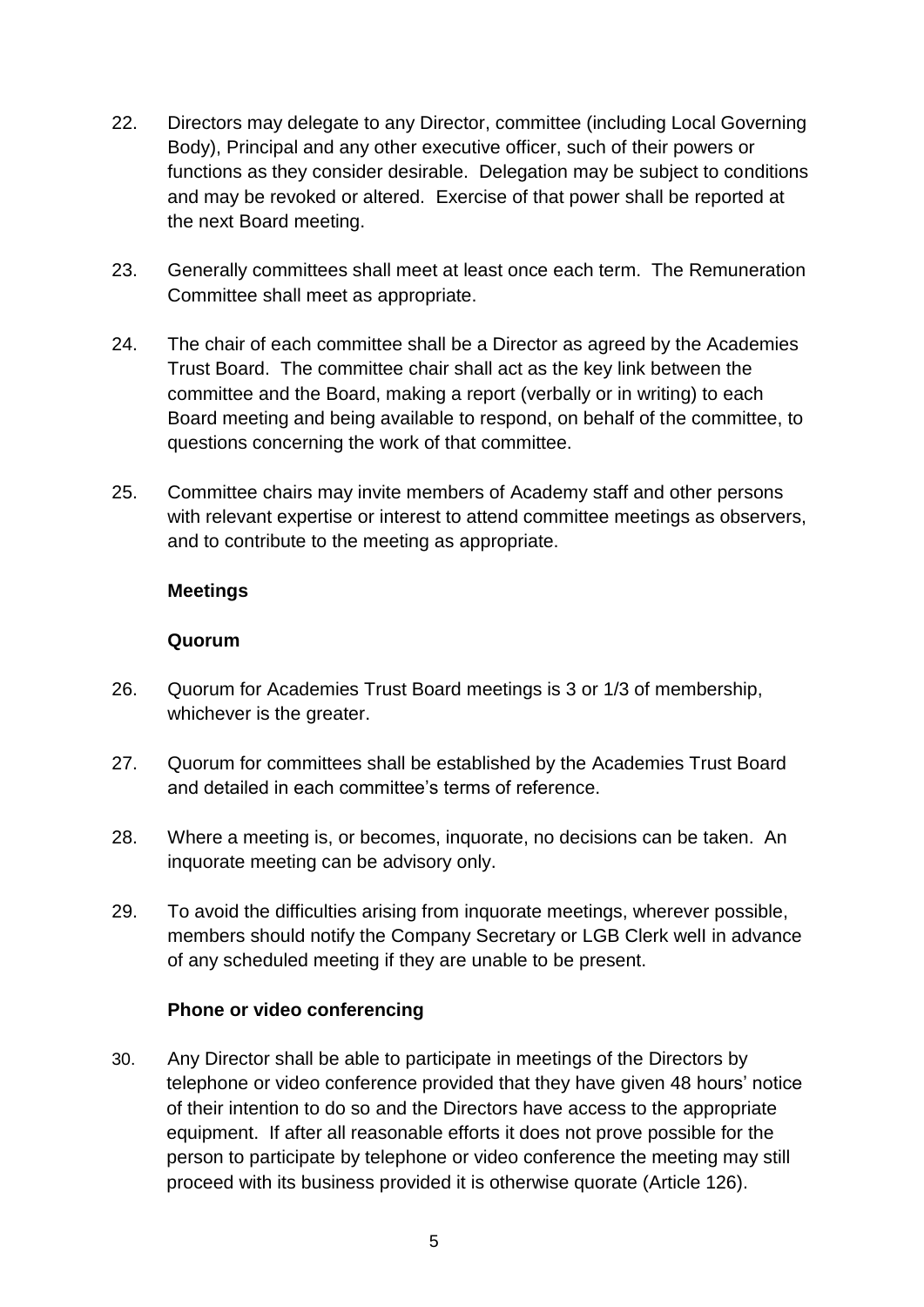#### **Written resolutions**

31. A resolution in writing, signed by all the Directors entitled to receive notice of a meeting of Directors or of a committee of Directors, shall be valid and effective as if it had been passed at a meeting of Directors or (as the case may be) a committee of Directors duly convened and held. Such a resolution may consist of several documents in the same form, each signed by one or more of the Directors (Article 123).

#### **Voting**

- 32. Every question to be decided at a meeting of the Academies Trust Board or its committees shall be determined by a majority of the votes of the members present and voting. Voting may be by show of hands or by secret ballot. Members may not vote by proxy. Where members present are clearly unanimous on any question requiring a decision then, at the Chair's discretion, a decision may be made by general assent and no vote taken. Where any member requires a vote to be taken, this shall be done. Where there is an equal division of votes the Chair shall have a second, casting, vote.
- 33. No decision of the Academies Trust Board may be rescinded or varied at a subsequent meeting unless consideration of the rescission or variation is a specific item of business on the agenda for that meeting.
- 34. Declaration of interest and withdrawal from debate and voting is covered by Clause 6 of the Code of Conduct and the Conflicts of Interest Policy. However there may be occasions where a Director or LGB Member should declare a lesser interest eg membership of an outside body, or previous knowledge of a party under discussion, which relates to the matter under debate but would not be likely to interfere with the Director / LGB Member's independent judgement. In these cases it will be a matter for decision for the Board / LGB, advised by the Corporation Secretary, whether or not that Director / LGB Member should withdraw, refrain from taking part in the debate or refrain from voting.

#### **Debate and proceedings at meetings**

35. All Directors / committee members are entitled to speak on any item on the agenda, subject to restrictions imposed by a declaration of interest or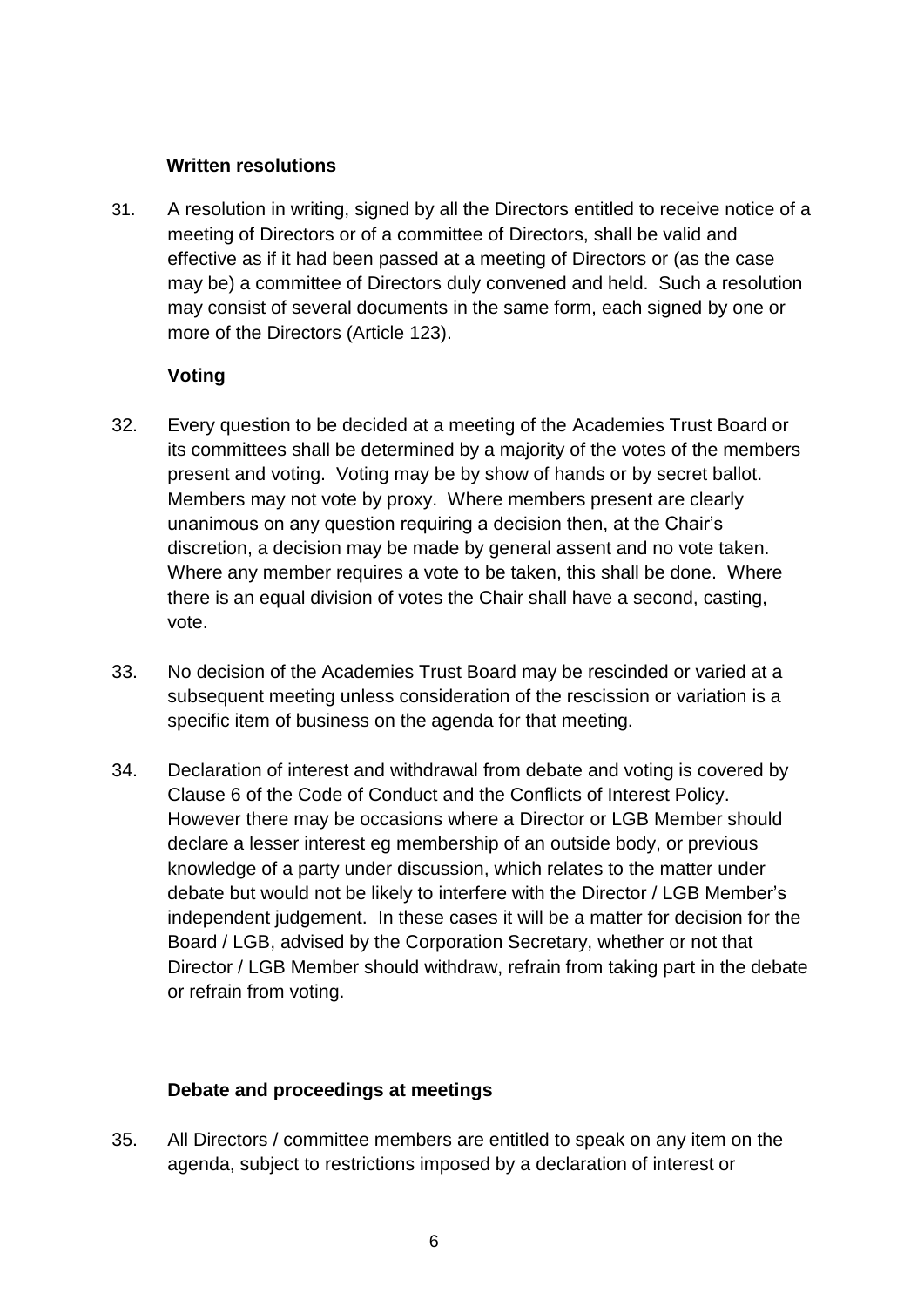exclusion identified in the Articles of Association. Members may decide to limit individual contributions to the debate to a specified time limit, in which case such restriction shall apply equally to all members save the Chair of the meeting.

- 36. Subject to the above, debate will be subject to the overall control of the Chair of the meeting whose decision shall be final.
- 37. Rules for individual member's contribution to debate are covered within the Governors Code of Conduct.

#### **Meetings cycle**

- 38. A meeting of the Academies Trust Board shall be held at least once in each term. An annual list of meeting dates and business to be conducted shall be issued prior to the commencement of the academic year. Each Director shall be given at least fourteen clear days' notice before the date of a meeting.
- 39. Any three Directors may, by notice in writing given to the Company Secretary, requisition a meeting of the Directors; and it shall be the duty of the Secretary to convene such a meeting as soon as is reasonably practicable.

#### **Agendas**

- 40. Agendas and, wherever possible, supporting papers shall be issued by the Company Secretary / committee clerk (in consultation with the Chair and the Principal) a minimum of seven days prior to the meeting by post or electronically.
- 41. Any Director / committee member wishing to bring an item of business to the meeting shall notify the Company Secretary / committee clerk not less than 14 days prior to the meeting.
- 42. The item 'Any other urgent business' on the meeting Agenda shall only be used, with the consent of the Chair or of a majority of members present, for important issues that have arisen after the issue of the Agenda.
- 43. In certain circumstances starred agenda items may be used to improve the efficiency of meetings and decision making. The Chair will ask at the start of the meeting whether members wish to discuss any of the starred agenda items, otherwise it will be assumed that the Board or Committees have agreed them. The decision to star an agenda item will be made by the Chair when agreeing the agenda.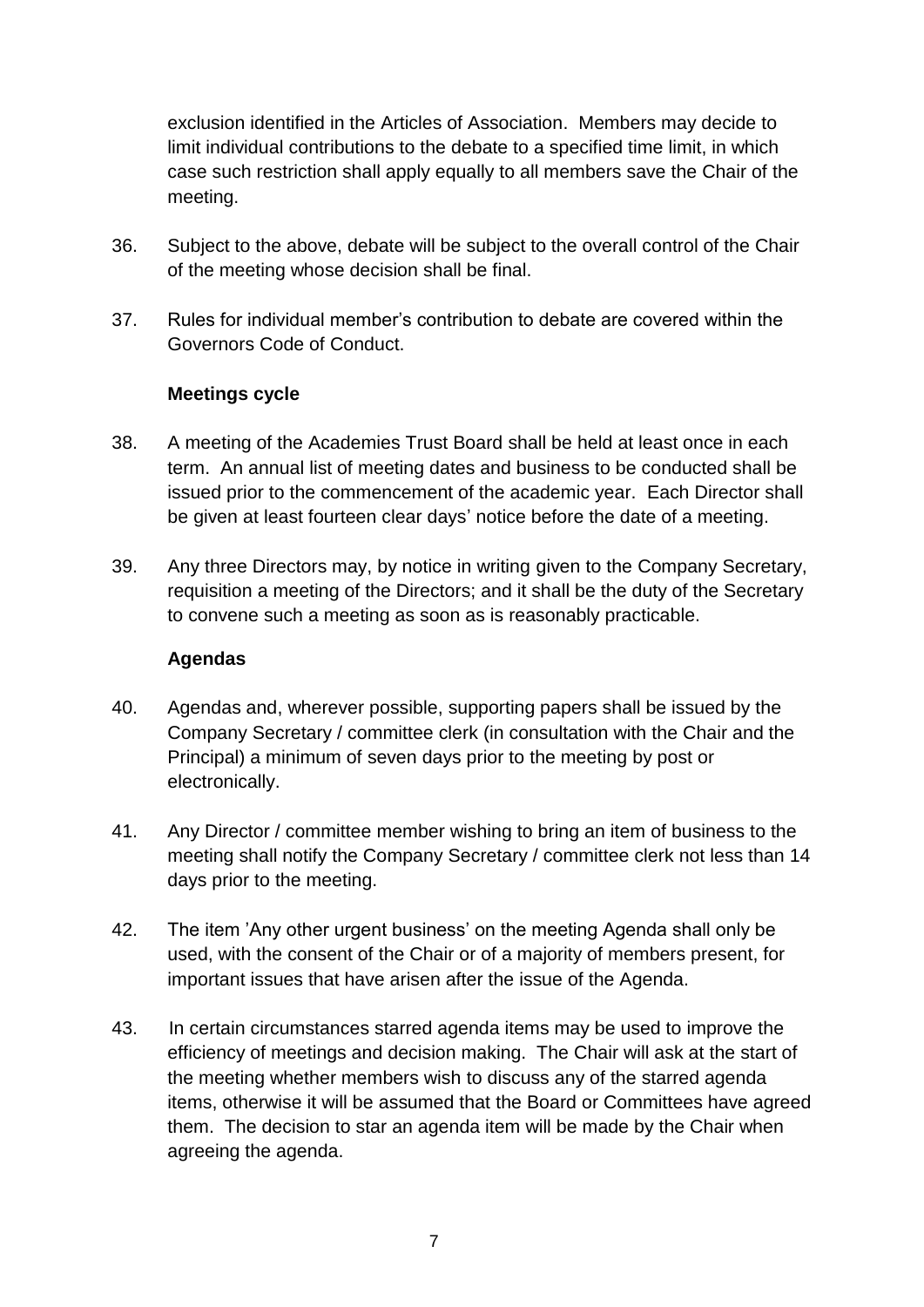#### **Appointment of Academies Trust Chair and Vice Chair**

- 44. The Academies Trust Board shall appoint one of its Directors to be Chair. Members of Academy staff are not eligible for appointment as Chair. Nominations for the role of Chair shall be made by any two Directors. Appointment shall be by decision of the Board made through normal voting procedures at a meeting at which appointment of the Chair was an Agenda item.
- 45. The Academies Trust Board, when appointing the Chair may specify a term of office. On expiry of such a term the appointee shall be eligible for reappointment. Appointment as Chair shall end on expiry of a term of office as Director.
- 46. The Chair of the Academies Trust Board shall chair all Board meetings. In the Chair's absence the Directors present shall appoint one of their number to chair the meeting.
- 47. The Academies Trust Board may appoint one of its Directors to be Vice Chair and the appointment procedure will be the same as for the Chair.

#### **Removal of Chair and Vice Chair**

48. Any proposal to remove from office the Chair of the Board or Vice Chair must be the subject of a specific agenda item at a Board meeting and conducted in accordance with Articles 90 to 92. The Company Secretary shall administer the proceedings to enable Directors to debate and vote on such an item. Normal voting procedures shall apply.

#### **Action by Chair**

- 49. Provision is made within the Articles of Association (Article 105) for the delegation of functions to any Director, committee (including any Local Governing Body) or any holder of an executive office, such of their powers or functions as they consider desirable to be exercised by them. Any such delegation shall be made subject to any conditions the Directors may impose, and may be revoked or altered.
- 50. There are occasions when issues arise which would normally be placed before the Academies Trust Board but the next scheduled meeting is too distant, it is not thought appropriate to call a special meeting, and an immediate decision is, in the Chair's opinion, required to safeguard the interests of the Academies Trust. In such circumstances the Board has agreed that the Chair, or in the Chair's absence, the Vice Chair, may take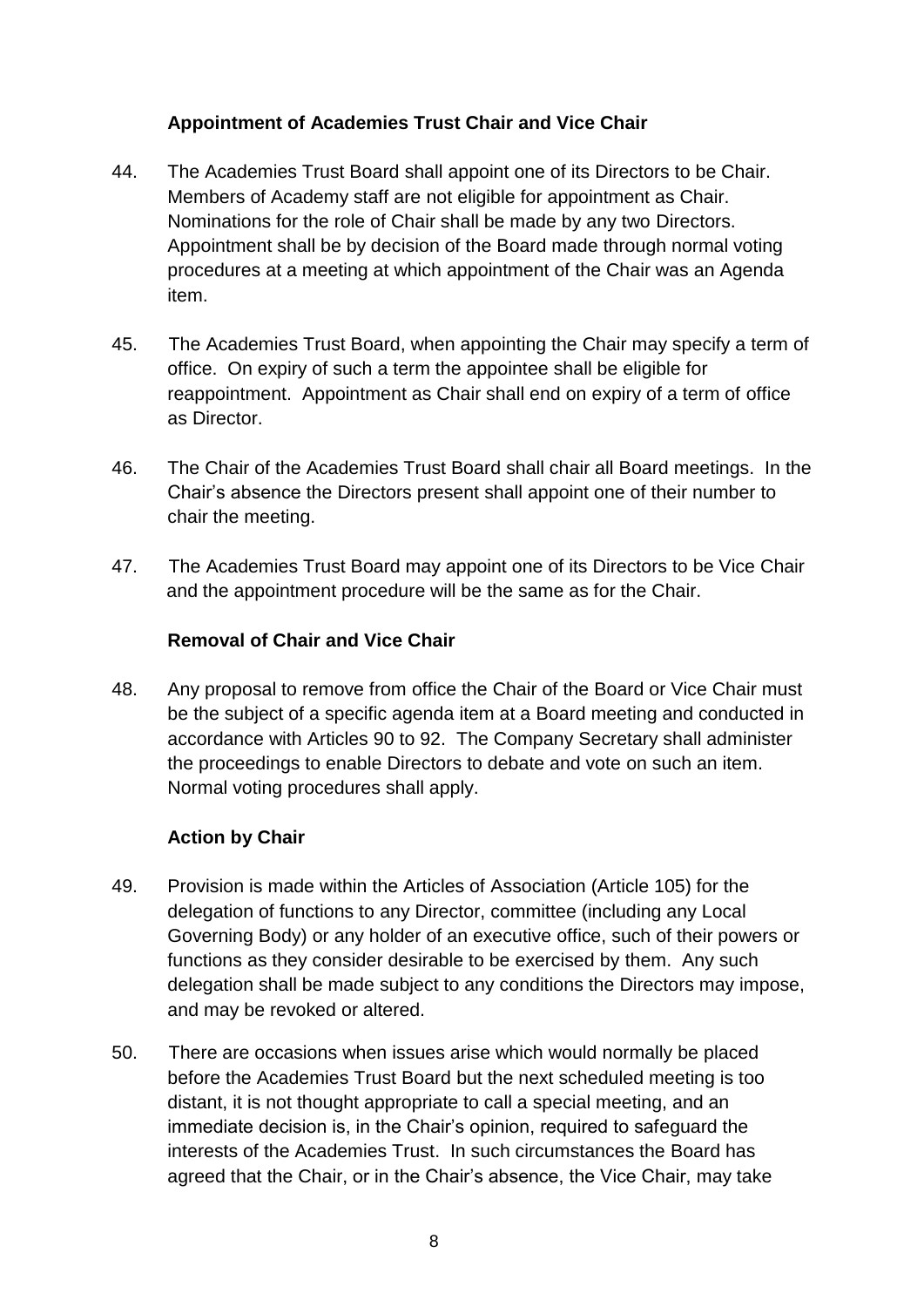action on behalf of the Academies Trust provided such a course of action is not contrary to the Articles of Association or any other regulations. Such action should take into account any recommendation of the Executive Principal and any professional advice taken on the matter. Wherever possible the Chair will seek the views of the other Directors and appropriate committee chairs prior to deciding on a course of action. Any such action shall be reported to the next meeting of the Academies Trust.

51. The Chair of the Academies Trust Board is permitted to attend any committee meeting of the Trust and his/her attendance will be counted towards the quorum for that committee meeting.

#### **Appointment of Chair of Committee**

*52.* The Academies Trust Board will appoint a Director to chair each committee and will review that appointment annually. Directors may serve as committee chairs for consecutive years*.* An individual who is employed by the trust shall not be eligible for election of vice-chair of the Local Governing Body.

#### **Access to Board Meetings**

- 53. The Directors and the Company Secretary are entitled to attend all meetings of the Academies Trust and its committees. Responsibility for determining who else attends rests with the Board.
- 54. It is anticipated that members of staff shall be invited to attend all or part of a meeting to assist the Academies Trust Board and its committees in the consideration of issues before it.
- 55. Any person wishing to attend a Board or committee meeting as an observer shall seek consent from the Chair of the Academies Trust or committee through the Company Secretary or committee clerk. Such consent will not be unreasonably withheld. An observer shall have no right to speak at a meeting unless specifically invited to address the meeting. The Chair shall have the power to ask any observer to withdraw at any point in the meeting.

#### **Access to Information and Data Protection**

56. Publication of agendas, minutes and papers is governed by the College Data Protection Policy, the Freedom of Information Policy and Freedom of Information Publication Scheme. The documents listed in Appendix 3 are readily available for inspection under the Freedom of Information Publication Scheme.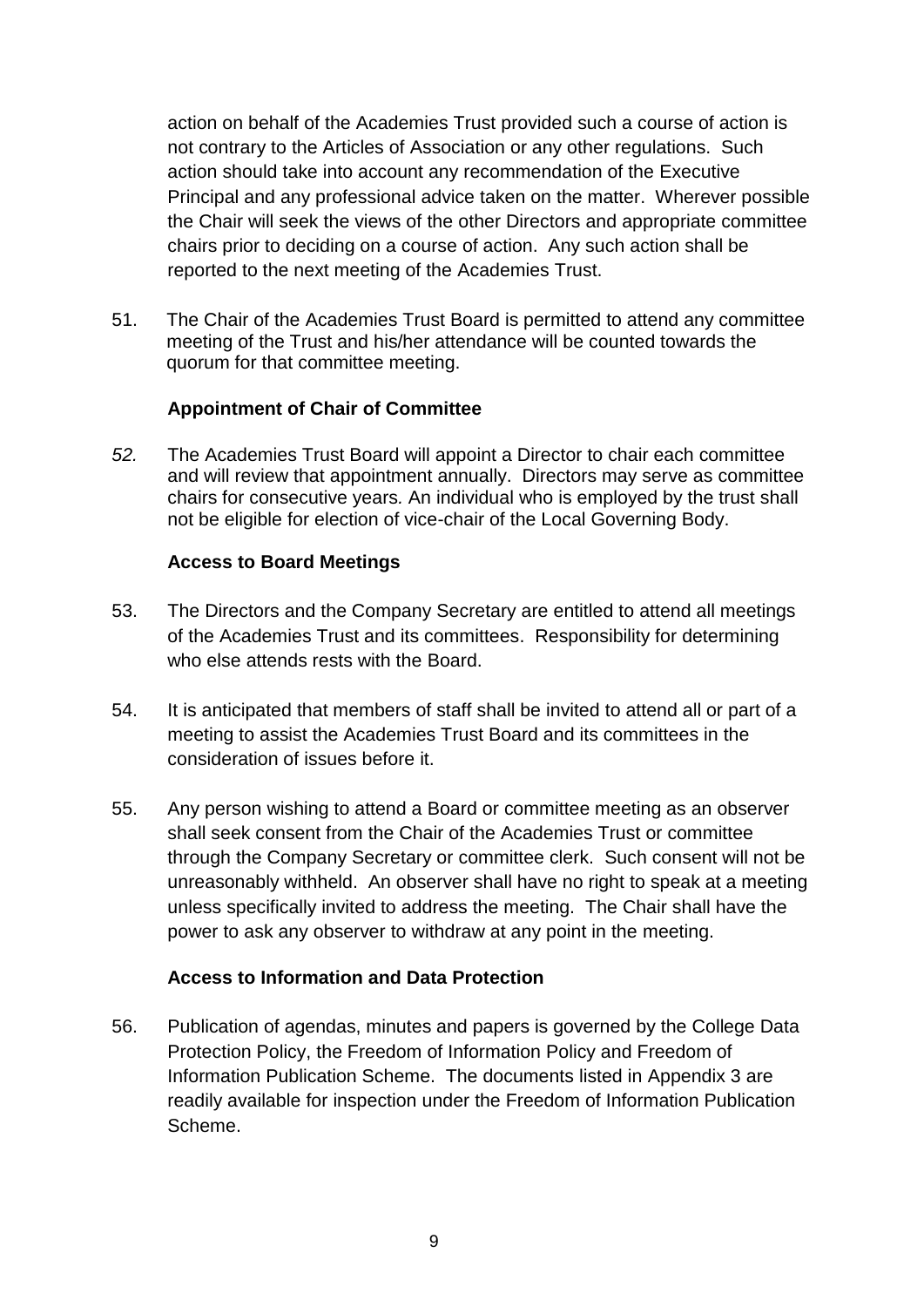57. The Academies Trust has published a Privacy Notice to inform Directors and Local Governing Body Members how it intends to use their data, which can be found at Appendix 6. Data is collected, processed, held and shared to enable effective administration of governing body membership.

#### **Minutes**

- 58. Draft minutes of meetings shall be produced by the Company Secretary or committee clerk, approved by the Board or Committee Chair, and circulated to all those eligible to attend the meeting, usually within 14 days. Where substantial amendments are suggested by a Director or committee member, and agreed by the Chair, amended minutes will be issued.
- 59. Chair approved minutes shall be taken as authority to take action on any matter arising from the decisions of a meeting.
- 60 Minor amendments to Chair approved minutes will be made at the next meeting of the Board or committee either by alteration and initialling by the Chair of the minute book copy or by minuting the agreed amendment, or both.
- 61. The Board may determine that the whole or part of a minute is confidential in which case it will be recorded separately and will not form part of the published minutes. The published minutes will, however, record the existence of the confidential minute. The Board will regularly review the confidential minutes and consider whether the confidential status should be removed or whether the public interest in disclosure outweighs that confidential status. In doing so, the Board will consider the Academies Trust's Freedom of Information Publication Scheme.

#### **Statements on Behalf of the Academies Trust Board**

- 62. Unless otherwise agreed by the Board in individual circumstances, formal statements on behalf of the Academies Trust or Local Governing Bodies will be made only by the:
	- Academies Trust Board Chair (or Vice Chair, in the Chair's absence, after consultation with the Chair and / or Executive Principal);
	- Local Governing Body Chairs, only after consultation with the Executive Principal and Academies Trust Board Chair (or Vice Chair, in the Chair's absence);
	- The Executive Principal, only after consultation with the LGB Chairs and ATB Chair (or Vice Chair, in the Chair's absence); or the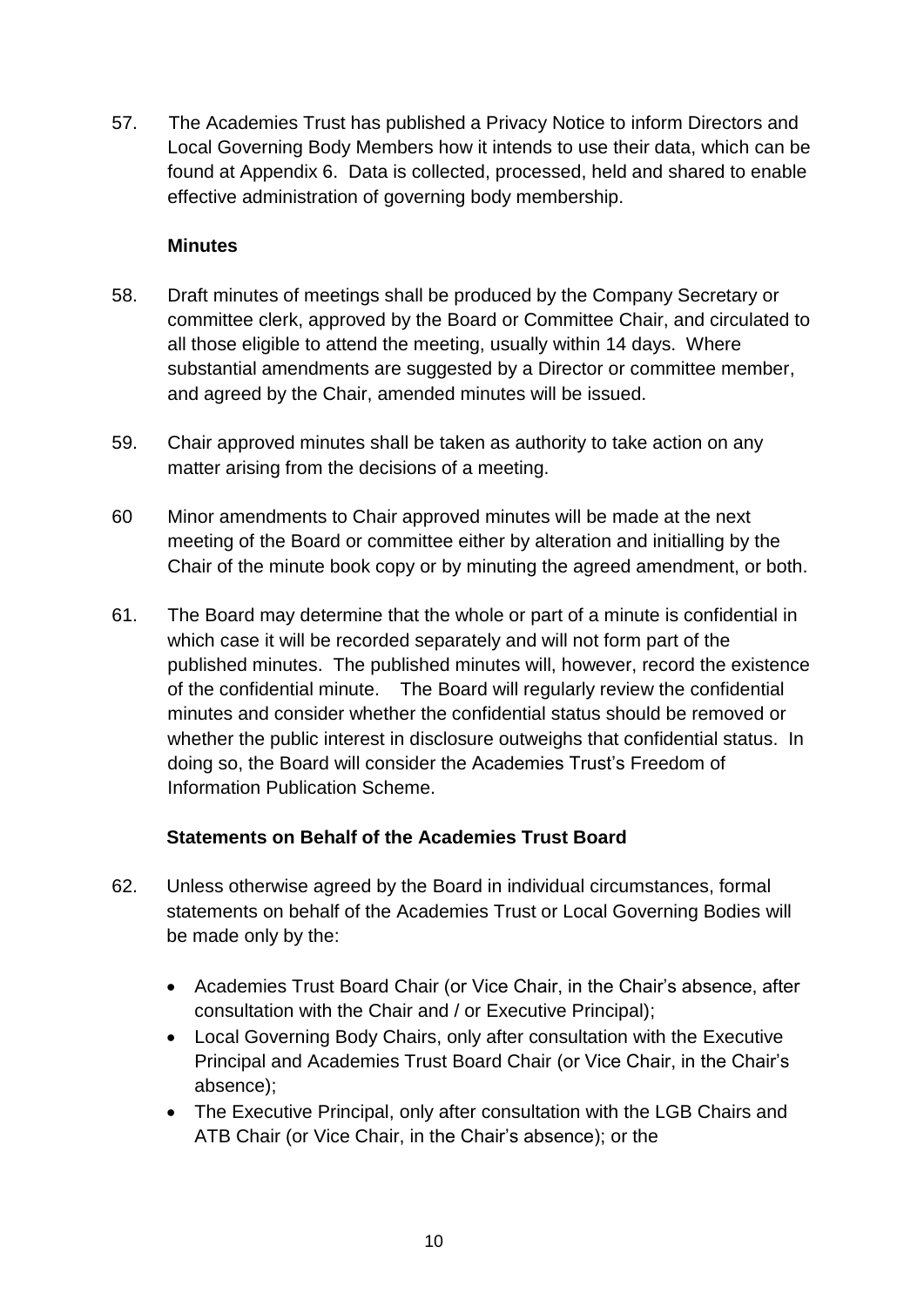• Company Secretary, only after consultation with the ATB Chair (or Vice Chair, in the Chair's absence).

#### **Propriety of Action**

- 63. The Master Funding Agreement, clause 72 states that the Academies Trust shall appoint an Accounting Officer and shall notify the Secretary of State of that appointment. In addition, clause 73 states that the Academies Trust shall abide by the requirements of and have regard to the guidance in the Academies Financial Handbook published by the Education Funding Agency.
- 64. The Accounting Officer must take personal responsibility (which must not be delegated) for assuring the board that there is compliance with the Academies Financial Handbook and the funding agreement. The Accounting Officer must advise the board in writing if, at any time, in his or her opinion, any action or policy under consideration by them is incompatible with the terms of the articles, funding agreement or the Financial Handbook. Similarly, the Accounting Officer must advise the board in writing if the board appears to be failing to act where required to do so by the terms and conditions of the handbook or funding agreement. Where the Board is minded to proceed, despite the advice of the Accounting Officer, the Accounting Officer must consider the reasons the Board gives for its decision. If, after considering those reasons the Accounting Officer still considers that the action proposed by the Board is in breach of the Articles, the funding agreement or the Financial Handbook, the Accounting Officer must notify EFA's Accounting Officer immediately, and in writing.
- 65. Directors have a right to seek independent advice where they consider it necessary to ensure the propriety of behaviour of the Academies Trust Board. Such advice will normally be sought from the Academies Trust's legal advisers or another appropriate professional service (eg Governance advisers) through the Company Secretary. However where a Director believes that consultation with the usual advisers would be inappropriate, and is prepared to state the reasons for this belief, he/she is entitled to request the Company Secretary to seek advice from an alternative source. Where the reasons put forward for such a view are fair and valid the Company Secretary should not refuse such a request and the Academies Trust will ensure that sufficient budget is available for the Company Secretary to procure such advice.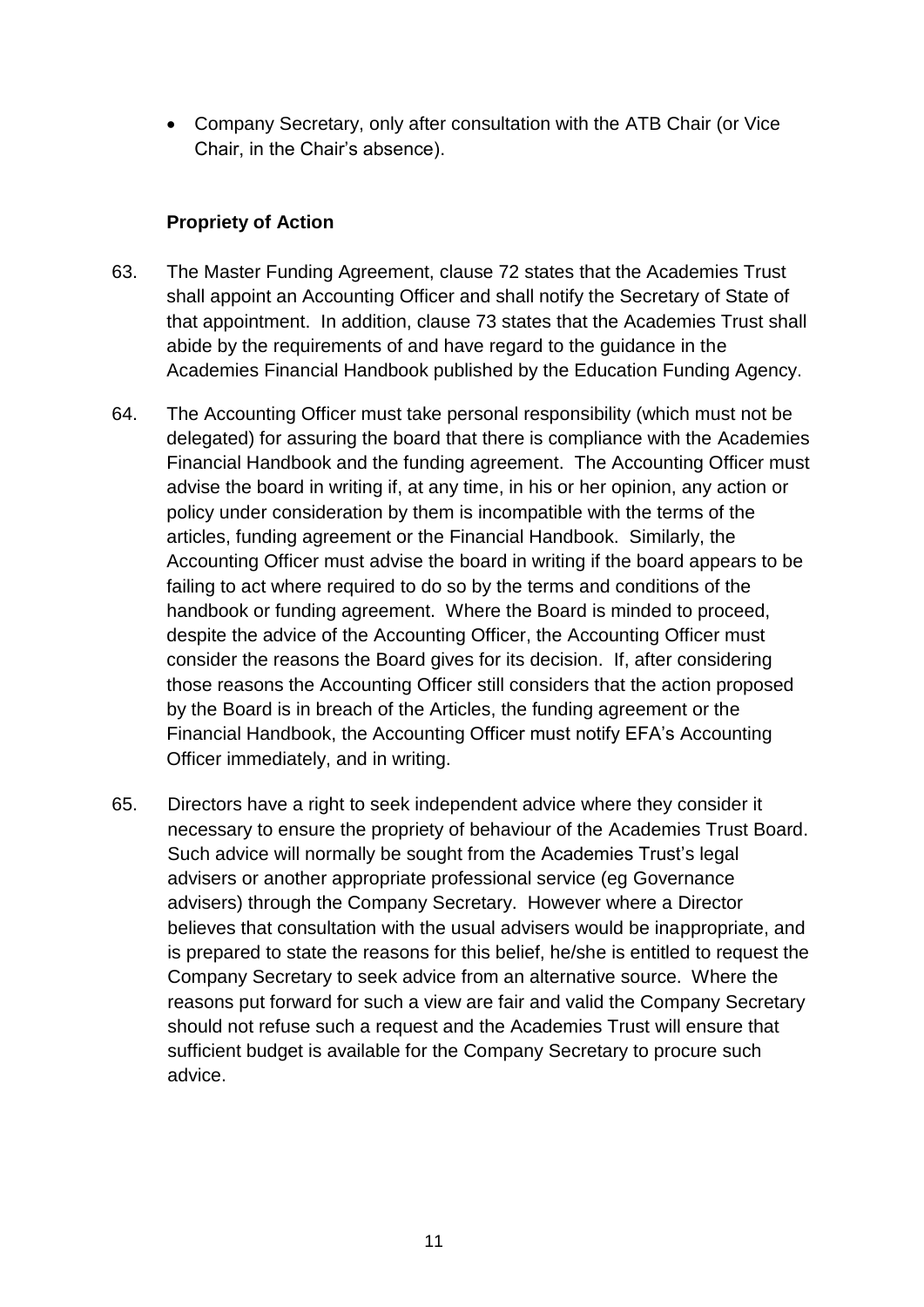#### **Amendments**

66. The Company Secretary will keep these Standing Orders under review and suggest amendments as appropriate. Individual members may also suggest changes. All amendments must be approved by a meeting of the Academies Trust Board, except where they are covered directly or indirectly by statute, in which case such changes will be activated without delay.

# **Appendix 1**

# **New College Durham Academies Trust**

## **Composition of the Academies Trust Board**

- Sponsor Directors (up to 8) nominated by New College Durham
- Co-sponsor Director nominated by Durham County Council
- 2 Parent Directors elected by the parents of each Academy
- Co-opted Directors (up to 2 at the discretion of/appointed by the Board)
- Local Governing Body Chairs unless these are otherwise Directors of the **Trust**
- Chief Executive Officer

**Quorum** is any 3 Directors or 1/3 board if greater

Term of office is 4 years and can be reappointed/re-nominated

## **Composition of Consett Local Governing Body**

- Chair nominated by the Academies Trust Board
- Principal
- Up to 6 members nominated by the Sponsor
- 1 member nominated by the Co-Sponsor
- 2 Staff members, one elected by the teaching staff, one by support staff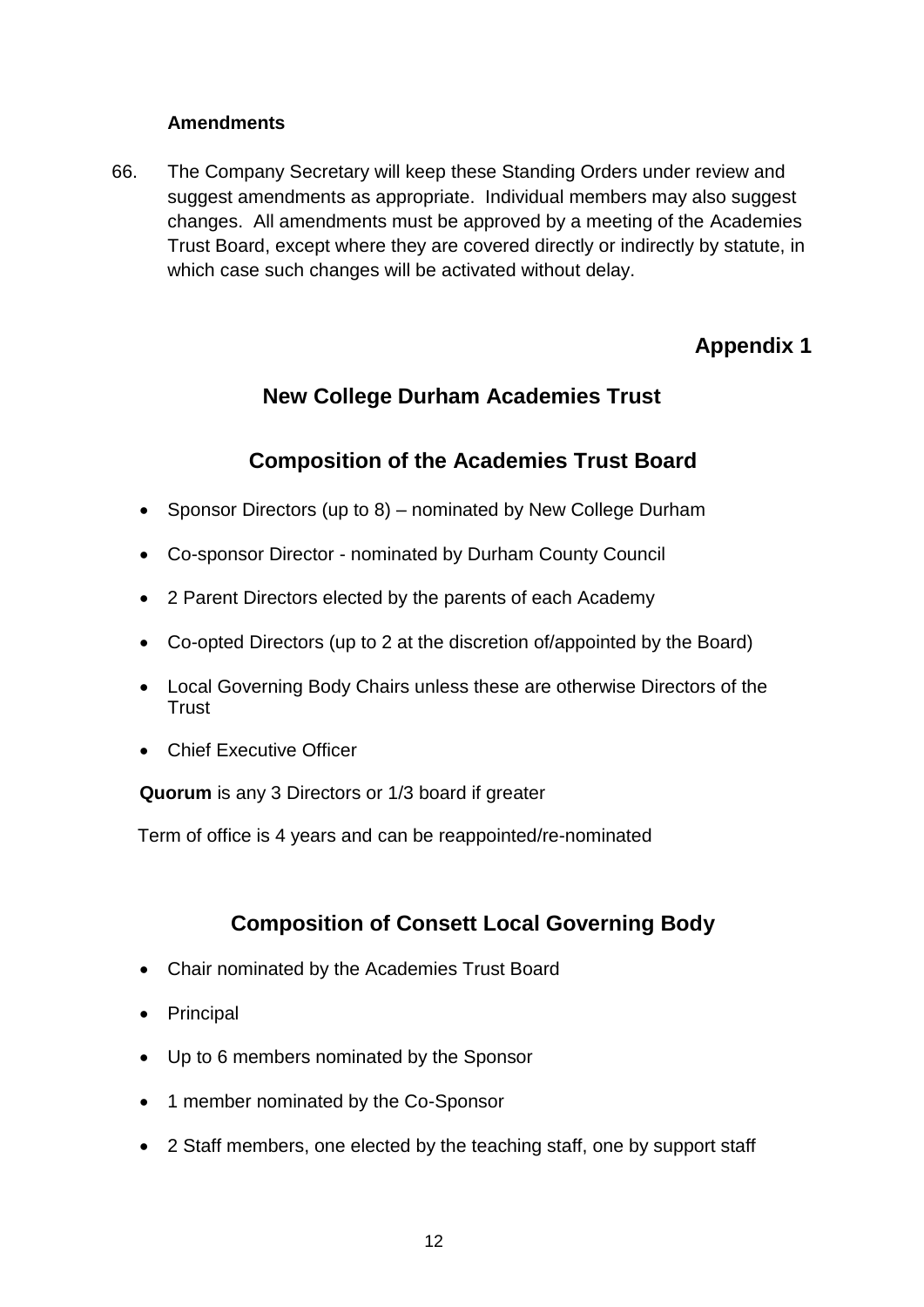- 2 Parent members elected by parents of students enrolled at the Academy
- Chair of Parents' Forum to be co-opted onto the LGB

**Quorum** is any 4 members or 1/3 membership if greater

**Meetings frequency** twice each term

Term of office is 2 years and can be reappointed/re-nominated

### **Composition of NDA Local Governing Body**

- Chair nominated by the Academies Trust Board
- Principal
- Up to 6 members nominated by the Sponsor
- 1 member nominated by the Co-Sponsor
- 2 Staff members, one elected by the teaching staff, one by support staff
- 2 Parent members elected by parents of students enrolled at the Academy
- Chair of Parents' Forum to be co-opted onto the LGB

Quorum is any 4 members or 1/3 membership if greater

Meetings frequency twice each term

Term of office is 2 years and can be reappointed/re-nominated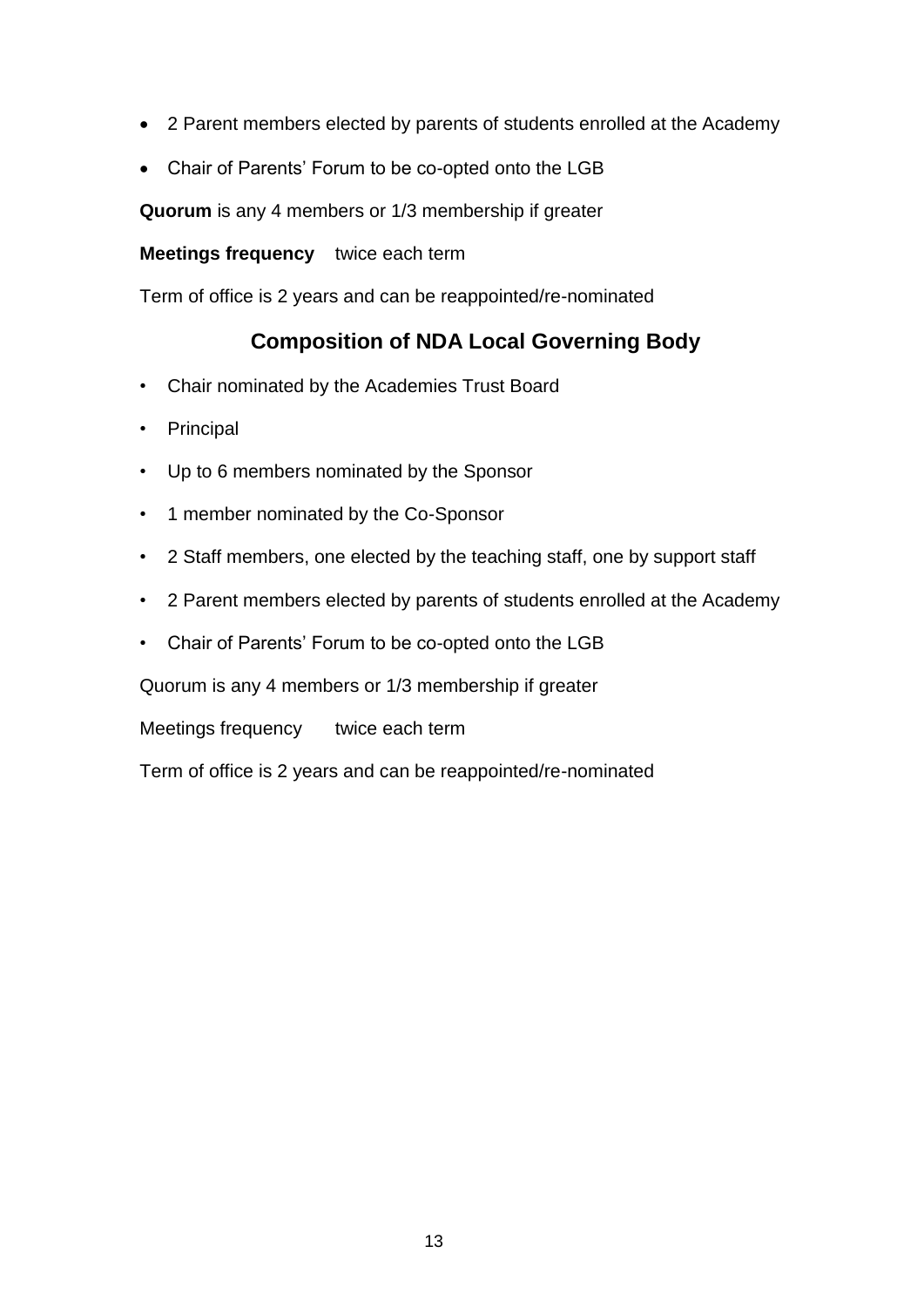## **Directors' and Local Governing Body Members' Expenses**

The scheme for the payment of expenses to Directors and Local Governing Body (LGB) Members, for costs incurred as a result of their directorship and/or membership of the local governing bodies, is set out below.

- 1. Travel, subsistence and other expenses reasonably incurred by a Director or LGB Member in the carrying out of his/her duties will be reimbursed by New College Durham Academies Trust or its academies. Any query as to the reasonableness of any sum likely to be expended by a Director or LGB Member should be clarified with the Company Secretary or LGB Chair prior to the expense being incurred.
- 2. Reimbursement of costs shall be authorised by the Company Secretary or appropriate LGB Chair, in respect of LGB Members' expenses, or the Company Secretary or Chair of the Board of Directors, in respect of Directors' expenses, on completion of the appropriate form and production of relevant receipts.
- 3. Attendance allowances (ie. payment for attending meetings) shall not be payable.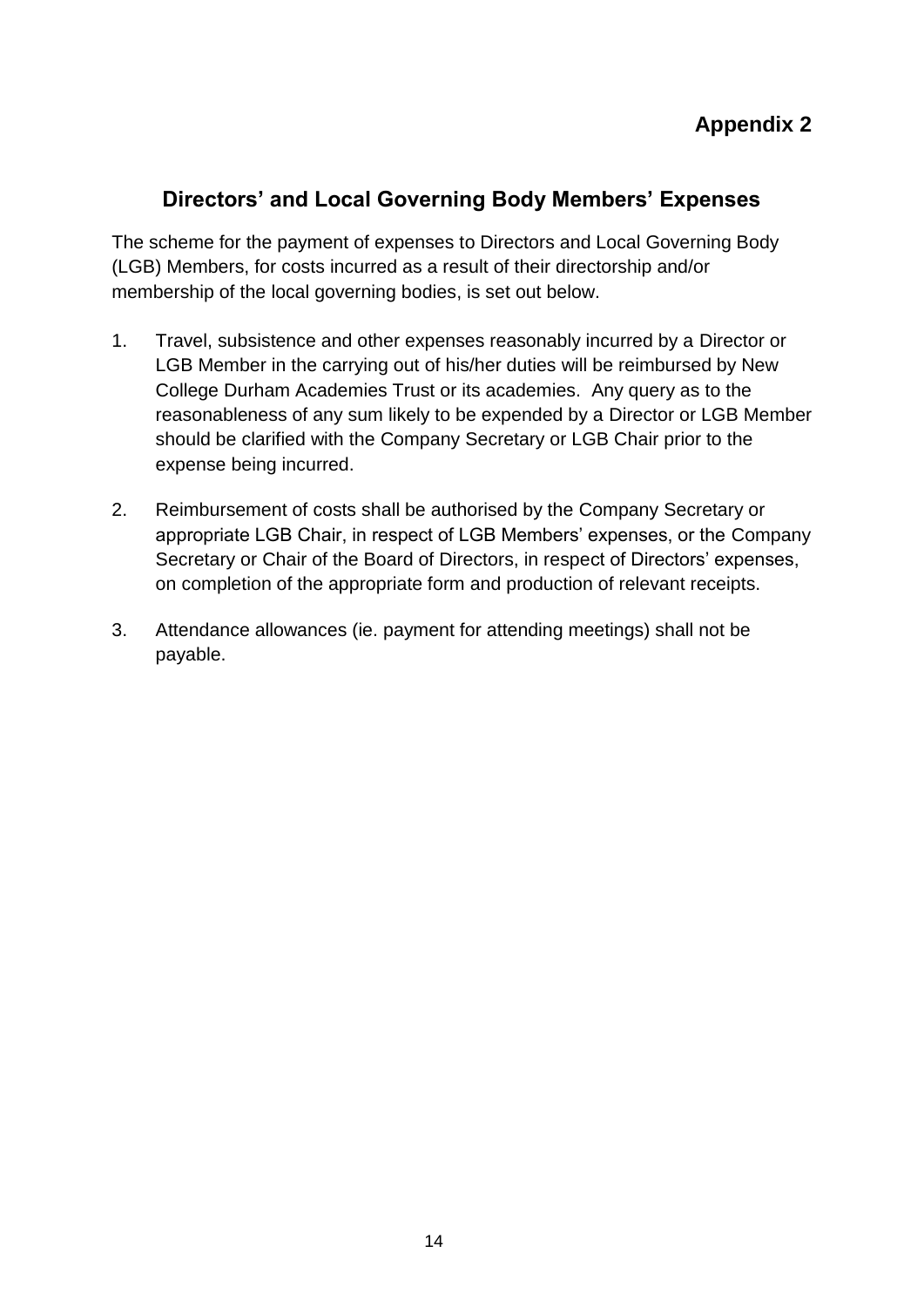### **Appendix 3**

### **Governance documents readily available for inspection under the Freedom of Information Publication Scheme**

- 1. Standing Orders
- 2. Committee terms of reference
- 3. Code of Conduct for Directors and Local Governing Body Members
- 4. Articles of Association
- 5. Public Interest Disclosure Policy ('Whistleblowing')
- 6. Agenda, papers and minutes of Academies Trust Board meetings including committee minutes
- 7. Register of Directors' and Local Governing Body Members' interests
- 8. Conflicts of Interest Policy
- 9. Chair approved minutes of Board and committee meetings

*This is not an exhaustive list of items available for inspection*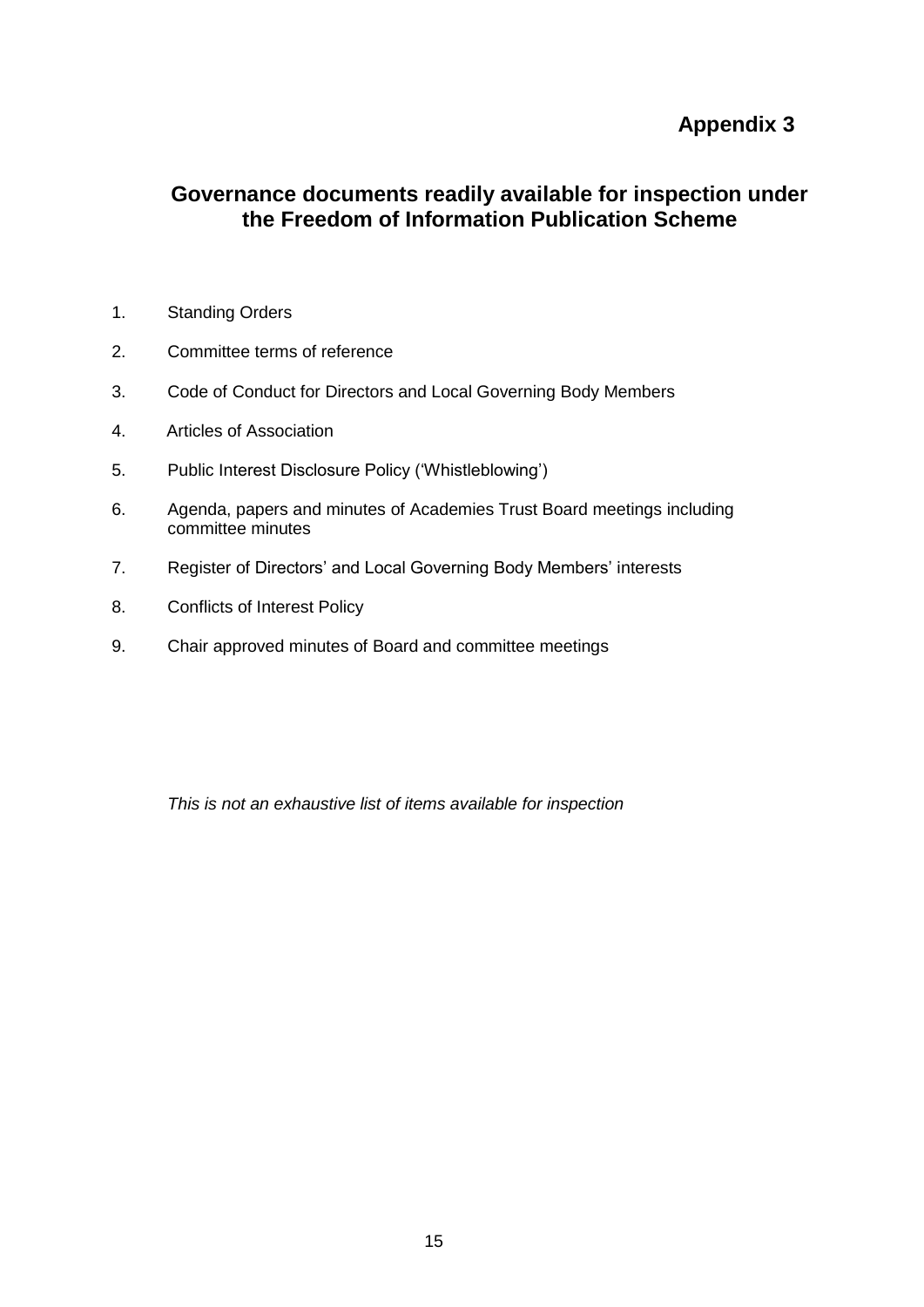## **Appendix 4**

### **New College Durham Academies Trust**

#### **Extract from the Articles of Association adopted 14 July 2011**

#### **Disqualification of Directors**

68. No person shall be qualified to be a Director unless he is aged 18 or over at the date of his election or appointment. No current pupil of any of the Academies shall be a Director.

69. A Director shall cease to hold office if he becomes incapable by reason of mental disorder, illness or injury of managing or administering his own affairs.

70. A Director shall cease to hold office if he is absent without the permission of the Directors from all their meetings held within a period of six months and the Directors resolve that his office be vacated.

71. A person shall be disqualified from holding or continuing to hold office as a Director if-

- (a) his estate has been sequestrated and the sequestration has not been discharged, annulled or reduced; or
- (b) he is the subject of a bankruptcy restrictions order or an interim order.

72. A person shall be disqualified from holding or continuing to hold office as a Director at any time when he is subject to a disqualification order or a disqualification undertaking under the Company Directors Disqualification Act 1986 or to an order made under section 429(2) (b) of the Insolvency Act 1986 (failure to pay under county court administration order).

73. A Director shall cease to hold office if he ceases to be a Director by virtue of any provision in the Companies Act 2006 or is disqualified from acting as a trustee by virtue of section 72 of the Charities Act 1993 (or any statutory re-enactment or modification of that provision).

74. A person shall be disqualified from holding or continuing to hold office as a Director if he has been removed from the office of charity trustee or trustee for a charity by an order made by the Charity Commission or the High Court on the grounds of any misconduct or mismanagement in the administration of the charity for which he was responsible or to which he was privy, or which he by his conduct contributed to or facilitated.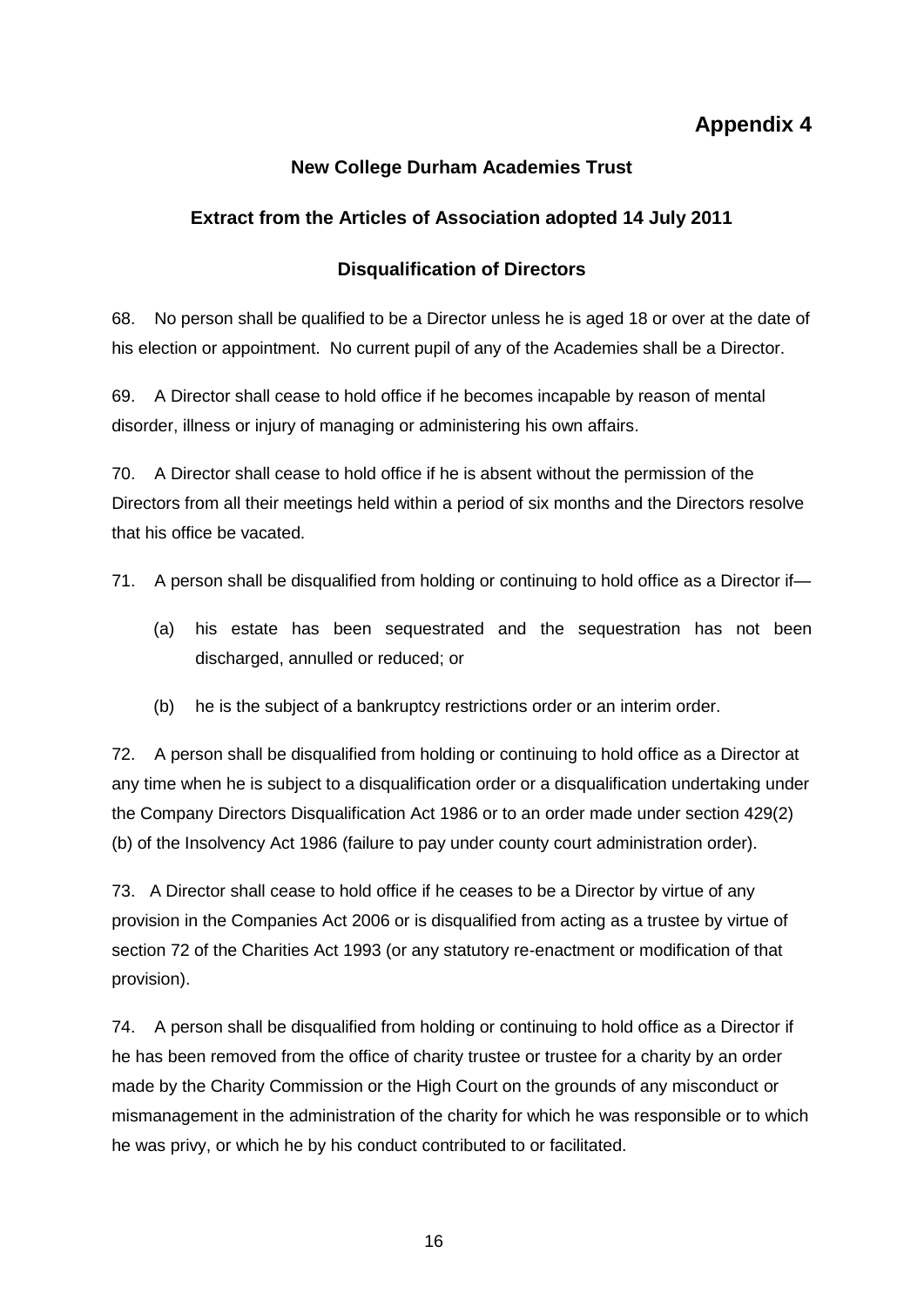75. A person shall be disqualified from holding or from continuing to hold office as a Director at any time when he is:

(a) included in the list kept by the Secretary of State under section 1 of the Protection of Children Act 1999; or

(b) disqualified from working with children in accordance with Section 35 of the Criminal Justice and Court Services Act 2000; or

(c) barred from regulated activity relating to children (within the meaning of section 3(2) of the Safeguarding Vulnerable Groups Act 2006)

76. A person shall be disqualified from holding or continuing to hold office as a Director if he is a person in respect of whom a direction has been made under section 142 of the Education Act 2002 or is subject to any prohibition or restriction which takes effect as if contained in such a direction.

77. A person shall be disqualified from holding or continuing to hold office as a Director where he has, at any time, been convicted of any criminal offence, excluding any that have been spent under the Rehabilitation of Offenders Act 1974 as amended, and excluding any offence for which the maximum sentence is a fine or a lesser sentence except where a person has been convicted of any offence which falls under section 72 of the Charities Act 1993.

78. After the first Academy has opened, a person shall be disqualified from holding or continuing to hold office as a Director if he has not provided to the chairman of the Directors a criminal records certificate at an enhanced disclosure level under section 113B of the Police Act 1997. In the event that the certificate discloses any information which would in the opinion of either the chairman or the Chief Executive Officer confirm their unsuitability to work with children that person shall be disqualified. If a dispute arises as to whether a person shall be disqualified, a referral shall be made to the Secretary of State to determine the matter. The determination of the Secretary of State shall be final.

79. Where, by virtue of these Articles a person becomes disqualified from holding, or continuing to hold office as a Director; and he is, or is proposed, to become such a Director, he shall upon becoming so disqualified give written notice of that fact to the Secretary.

80. Articles 68 to 79 and Articles 97-98 also apply to any member of any committee of the Directors, including a Local Governing Body, who is not a Director.

17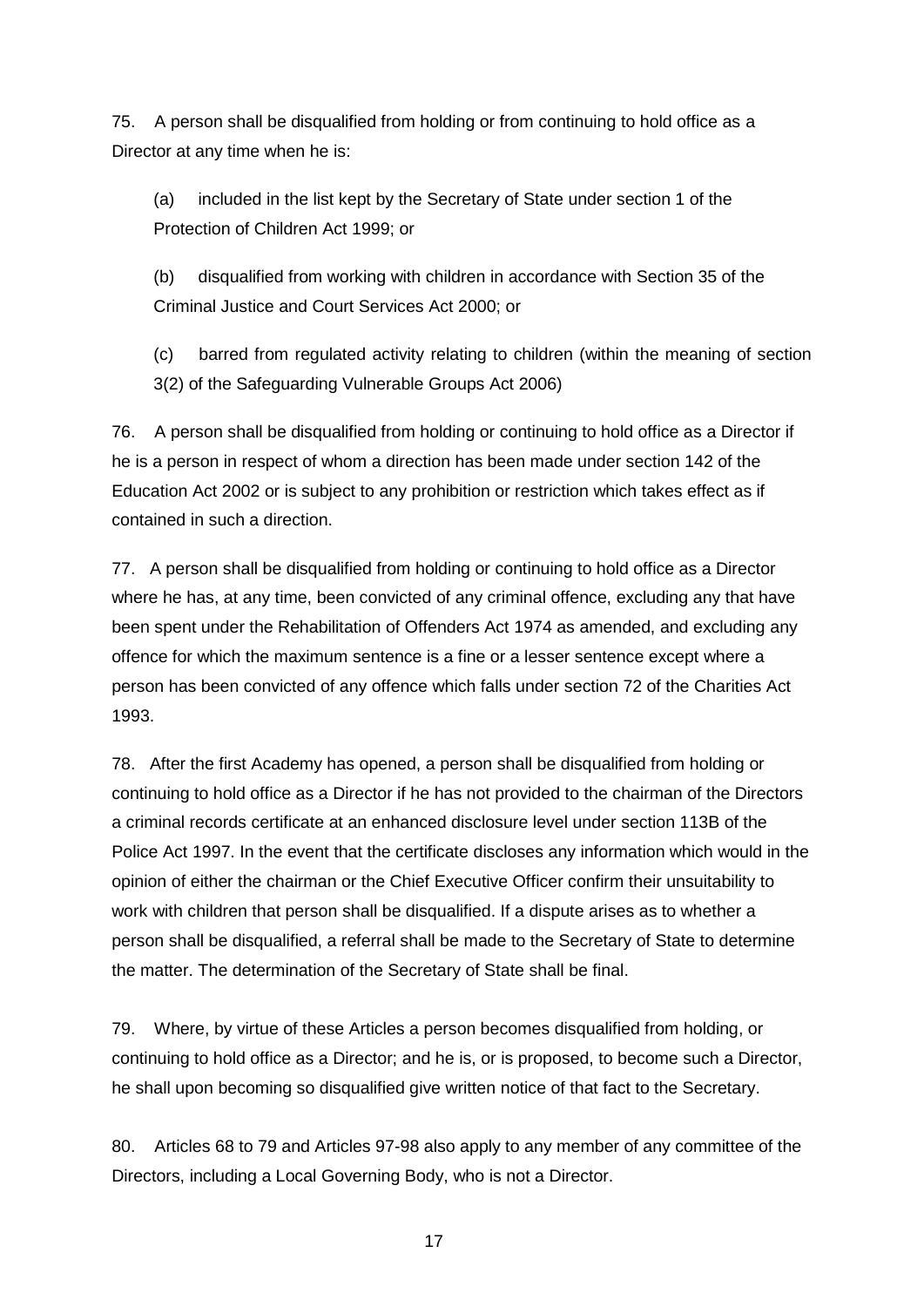#### Appendix 5

# **New College Durham Academies Trust Trustee disqualification rules under the Charities Act 2011**

From 1 August 2018 there will be changes made to the current rules on the automatic disqualification of charity trustees.

Existing legal disqualifying reasons from acting as a Charity Trustee are as follows:

- Unspent conviction for an offence involving dishonesty or deception
- Being a person who has been removed from a relevant office by the Charity Commission
- Director disqualification
- Insolvency

The full list of wider offences and circumstances that will trigger automatic disqualification with effect from 1 August 2018 are as follows:

- Unspent conviction for specified terrorism, money laundering or bribery offences;
- Unspent conviction for contravening a Charity Commission Order or Direction;
- Unspent conviction for misconduct in public office, perjury or perverting the course of justice;
- Unspent conviction for attempting, aiding or abetting any of the above offences;
- Disobeying a Charity Commission Order;
- Being on the sex offenders register;
- Unspent sanction for contempt of Court; or
- Being a designated persons under specific anti-terrorist legislation.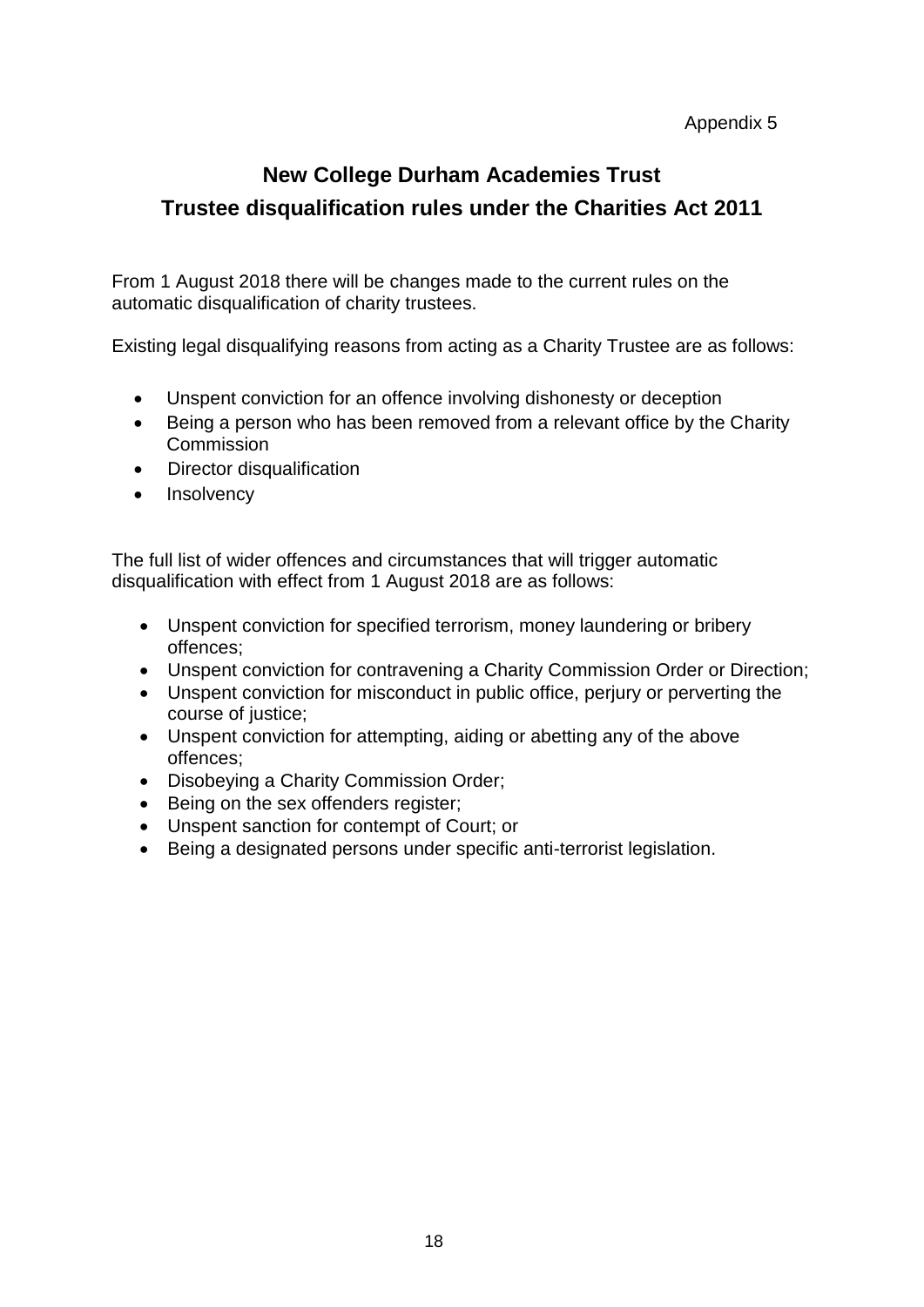### New College Durham Academies Trust

# **Privacy Notice**

How we use Directors and Local Governing Body Members' information (Collectively known as Governing Body information)

New College Durham Academies Trust has published a Privacy Notice on the Consett Academy website and the North Durham Academy website to inform people how we intend to use their data [http://www.consett-academy.org.uk/127/privacy](http://www.consett-academy.org.uk/127/privacy-notice)[notice](http://www.consett-academy.org.uk/127/privacy-notice) and<http://www.northdurhamacademy.co.uk/246/privacy-notices>

New College Durham Academies Trust collects and holds data on the Directors and Local Governing Body Members to enable us to administrate your membership as a Director or LGB Member. Safeguarding our young people is an essential part of our business and the data collected enables us to achieve this by ensuring that all Directors and LGB Members are fit and proper people to serve as trustees and sit on the local governing bodies.

#### **The categories of Directors' and LGB Members' information that we collect, process, hold and share include:**

- Personal information (such as name, date of birth, home address, phone and email address, and where appropriate, your work address, phone and email address);
- Other personal information (such as bank details, for when you are claiming expenses);
- Special categories of data (such as gender, age, ethnic group, disability, religion, marital status and sexual orientation) for equal opportunity monitoring;
- Qualifications, skills and experience, including employment history;
- Register of financial and personal interests (such as paid employment, self-employment, directorships of commercial companies, significant shareholdings, elected office, trusteeships or participation in the management of charities and other voluntary bodies, public appointments (paid or unpaid), membership of professional bodies, special interest groups and trade or other associations, partnerships or consultancies (paid or unpaid) and whether you have provided goods and services to the company;
- Specifically for Directors, your name, title, role, date of appointment, nationality, date of birth, details of other directorships, your address and country of residence.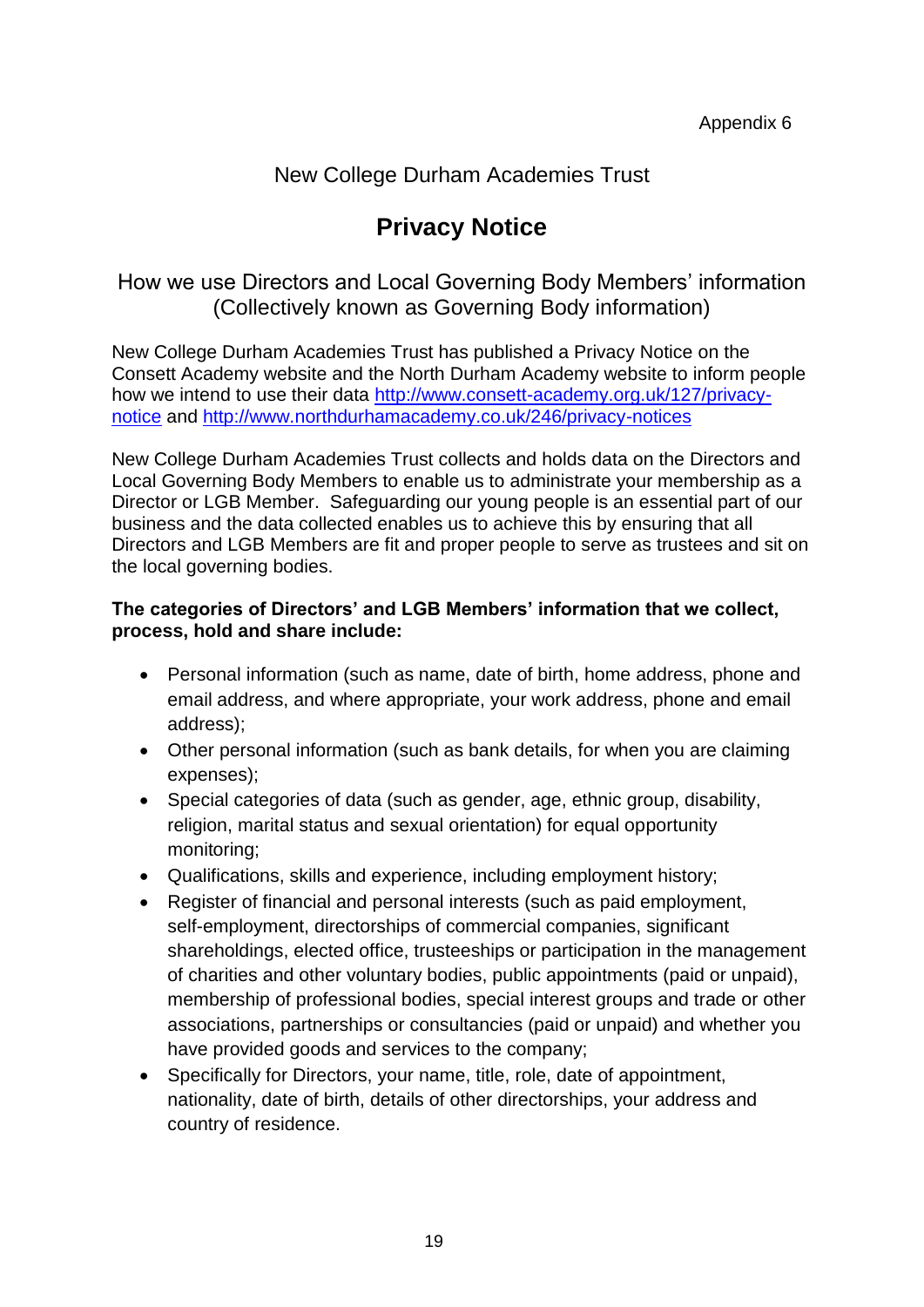#### **Why we collect and use this information**

We use Governing Body data to:

- Maintain the statutory registers of Directors and Local Governing Body Members;
- To register details of Directors' appointments and resignations with Companies House for the Company Register and published on the Companies House website (company number 7195175);
- To maintain the statutory Register of Interests to ensure transparency and identify possible conflicts of interest, that is to say situations where your interests may (or may appear to) influence your decision making;
- Enable us to administrate your membership of the Governing Body;
- Inform the recruitment and selection process so that we have a Governing Body with the necessary skills;
- Perform the necessary checks for eligibility to serve as a charity trustee (such as a DBS check and checking for automatic disqualification of charity trustees under Charities Act 2011);
- Reimburse your expenses under the Governing Body's Expenses Policy;
- NCDAT is committed to a policy of equal opportunities. This includes not discriminating under the Equality Act 2010, and building an accurate picture of the composition of the Governing Body to encourage equality and diversity. In order to monitor diversity effectively, it is necessary to collect personal information across all nine of the protected characteristics under the Equality Act 2010. Completing this Equal Opportunities Monitoring Form is voluntary. The information on this form will be treated in confidence and used for monitoring purposes only. It will be used to produce an anonymised report to assist with Governing Body succession planning.

#### **The lawful basis on which we process this information**

We collect and use Governing Body information as we are required to do so by Company Law, Charity Law, by regulation of the Secretary of State for Education or as a contractual obligation under the funding agreements.

Directors are required to be registered with Companies House in accordance with Company Law.

The Department for Education requires details of the Directors and Local Governing Body Members to be registered on its database DfE Edubase.

Details of Directors, LGB Members and their interests are required to be published on the academies website as required by the Department for Education in the funding agreements.